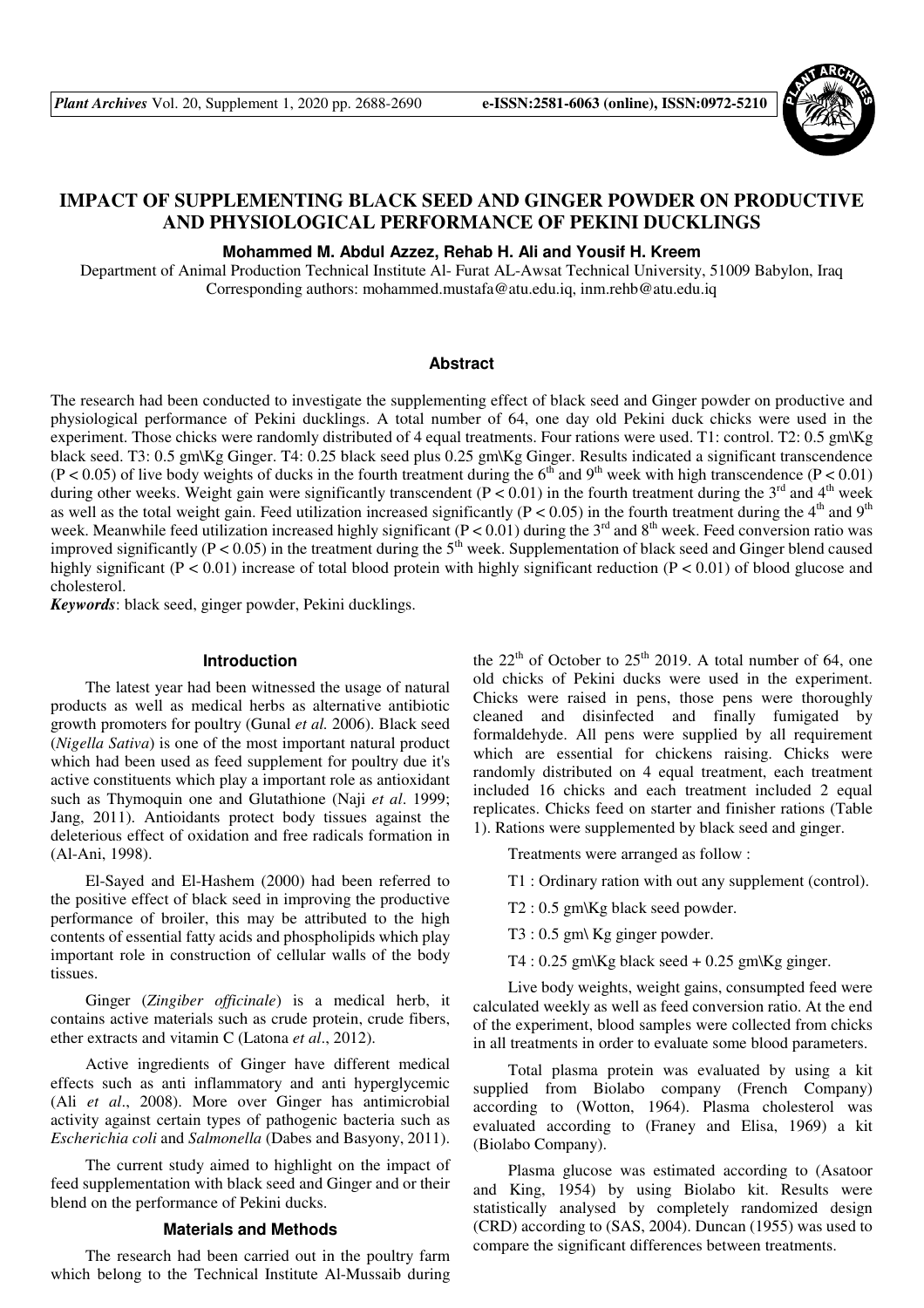|                             | <b>Starter</b> | <b>Finisher</b> |
|-----------------------------|----------------|-----------------|
| Feed material $(\% )$       | $(1 - 21)$     | $(21-56)$       |
|                             | day            | days            |
| Yellow                      | 30             | 30              |
| Soya meal                   | 28             | 20              |
| Wheat                       | 27.7           | 35.5            |
| Animal protein concentrate  | 10             | 10              |
| Plant oil                   | 3.0            | 3.0             |
| <b>NaCl</b>                 | 0.3            | 0.3             |
| Lime Stone                  | 1.0            | 1.0             |
| Total                       | 100            | 100             |
|                             | Calculated     |                 |
|                             | Chemical       |                 |
|                             | Analysis       |                 |
| Metabolizable Energy Kca\Kg | 3068           | 3125.2          |
| Crude Protein (%)           | 22.74          | 20.16           |
| Energy / Protein            | 135.35         | 155.07          |
| Ca (%)                      | 0.97           | 1.0             |
| Available Phosphorous       | 0.41           | 0.48            |
| Methionine + Cystein        | 0.83           | 0.75            |
| Lysine                      | 1.02           | 0.95            |

**Table 1 :** Components of starter and finisher rations with their chemical analysis.

## **Results and Discussion**

Results revealed a significant increase ( $P < 0.01$ ) of live body weights of ducks in the fourth treatment during the  $6<sup>th</sup>$ and  $9<sup>th</sup>$  week. Further more supplementation of black seed and ginger blend induced a highly significant transcendence (P< 0.01) of live body weights during the  $3<sup>rd</sup>$ ,  $4<sup>th</sup>$ ,  $5<sup>th</sup>$ ,  $6<sup>th</sup>$  and 8<sup>th</sup> week in the fourth treatment (Table 2).

Supplementation of black seed and ginger powder blend led to a significant surpass (P<0.05) of weekly weight gains in the fourth treatment during the  $4<sup>th</sup>$  and  $5<sup>th</sup>$  week as well as the total weight gains (Table 3). Corresponding the blend of black seed and ginger powder caused a significant increase  $(P < 0.05)$  of feed consumption during the 4<sup>th</sup> and 9<sup>th</sup> as well as the total feed consumption in the fourth treatment (Table 4).

Highly significant transcendency  $(P < 0.01)$  in feed consumption was noticed during the  $3<sup>rd</sup>$ ,  $5<sup>th</sup>$  and  $8<sup>th</sup>$  week due to supplementation of the blend consisting of black seed with ginger powder. Amelioration of live body weights with weight gains of Pekini duckling in the fourth treatment may be attributed to the synergistic effect of *N. sativa* with *Zingiber officionale* on those traits. *Nigella sativa* contains several ingredient S such as mineral elements like iron and cupper. Additionally *N. sativa* contains high concentration of essential fatty acids and phospholipids which are important for construction of body tissues (Galal *et al*., 2008). Those results are inconsistent with (Fahad and Al-Amedy, 2013).

More over *N. sativa* increases bile out flow which affects emulsion which increases lipase enzyme, thus it improves digestion and absorption (Azeem *et al*., 2014). The noticed surpassing of live body weights and weight gains in addition to feed consumption of ducklings in the fourth treatment may be due to the synergism of ginger which plays an important role improvement of appetite them increasing feed utilization and increase live body weight and weight gains , those results are in agreement with (Abdul Kadhum *et al*., 2014).

Table 5 illustrated a significant (P<0.05) improvement of feed conversion ratio of ducklings in the fourth treatment during the  $5<sup>th</sup>$  week. This improvement may be attributed to the supplementing effect of black seed and ginger powder. This result is compatible with (Al-Nidawi, 2003; Barazesh *et al*., 2013). Supplementation of *N. sativa* and *Zingiber officinal* blend to the ducklings in the fourth treatment caused highly significant increase of plasmal total protein with (P<0.01) highly significant reduction (P<0.01) of plasmal glucose and cholesterol (Table 6). The significant effect of the blend which included *N. sativa* with *Zingiber officinale* may be attributed to the impact of both, since *N. sativa*  contains active ingredients which reduces Reductase enzyme that is essential for cholesterol synthesis (Fahad and Al-Amedy, 2013).

*Zingiber officinale* posses an effect as antihyper cholesterolemia (Abdul Kadhum *et al*., 2014). *Nigela sativa*  posses thymoquinone as an active component, this causes reduction of blood glucose (Al-Nidawy, 2003). Reduction of blood glucose may be attributed to the effect of *Zingiber officionale.* The result are compatible with (Abdul Kadum *et al*., 2014). It is concluded that supplementation of ducklings ration with black seed plus ginger ameliorates productive and physiological treats.

#### **References**

- Al-Ani, O.H. A study of *Nigella sativa* constituents and it's extract on some micro organisms. M.Sc. Thesis. College of Science. Al-Mustansryah University.
- Abdul-Kadhum, Z.K.; Rudha, S.L. and Hadi, M.M. (2014). Effect of addition different levels of ginger powder on some blood parameters of layers (Mezo). Al-Furat J. Agric. Sci. 6(3): 112-122.
- Al-Nidawy, A. (2003). Effect of supplementation of *Nigella sativa* seeds to the ration on some productive and physiological traits of Faw Bro male broilers. M.Sc. thesis. College of Agriculture. Baghdad University.
- Asatoor, A.M. and King, E.J. (1954). A simplified colorometric blood sugar method. Biochem, J. 56: 44– 46.
- Azeem, T.; Rahman, S. and Muhammed, A. (2014). Effect of *Nigella sativa* on poultry health and production. A review. 2(z): 76–82.
- Ali, B.H.; Blunden, M.O.; Tanira, C. and Nemmar, A. (2008). Some phytochemical, pharmacological and toxicological properties of ginger (*Zingbar officionale*) A review of recent research. Food Chem. Toxicol. 46: 409-420.
- Barazesh, H.M.; Pour, S.; Salaria, S. and Abadi, T.M. (2013). The effect of ginger powder on performance, carcass characteristics and blood parameters. International Journal of Advanced Biological and Biochemical Research, 1(12): 1645–1656.
- Debes, A. and Bagony, M. (2011). The use of Oregano *Origanum vulgare* and ginger (*Zingabar officionale*) oils as alternative hatching eggs. Disinfectant versus formaldehyde fumigation in leghorn and Matrouh eggs. Poultry Science, 31: 755 – 765.
- Duncan, D.D. (1955). Multiple Range and Multiple F–Test. Biometrics, 11: 1-41.
- El-Sayed, M. and El-Hashem, N. (2000). Effect of *N. sativa* on immune response to vaccination of chickens. Egypt. J. Agric. Sci. 78(1): 231–239.